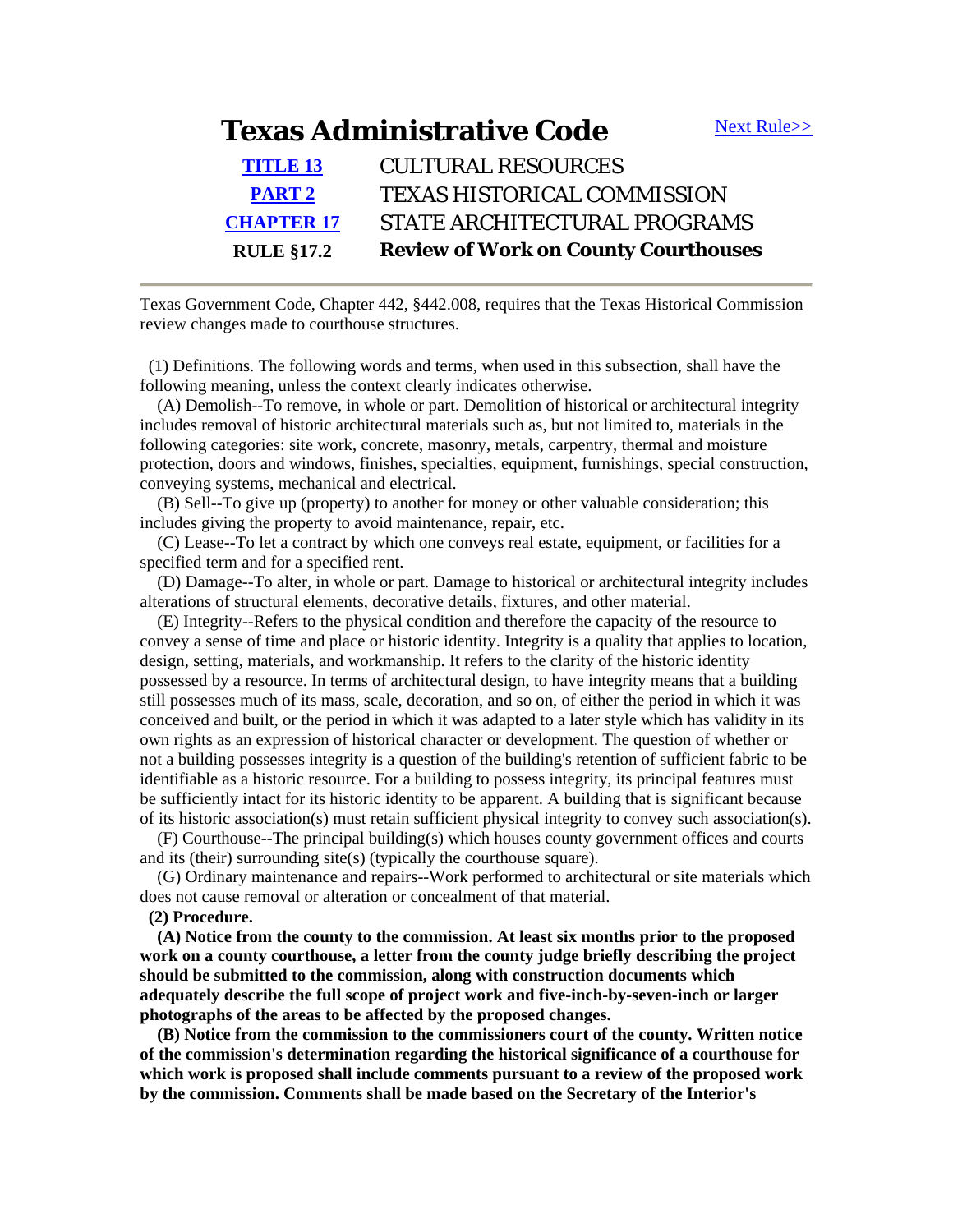## **Standards for the Treatment of Historic Properties 1992 or latest edition, which are summarized in clauses (i)-(iii) of this subparagraph:**

(i) Definitions for historic preservation project treatment.

 (I) Preservation is defined as the act or process of applying measures necessary to sustain the existing form, integrity, and materials of an historic property. Work, including preliminary measures to protect and stabilize the property, generally focuses upon the ongoing maintenance and repair of historic materials and features rather than extensive replacement and new construction. New exterior additions are not within the scope of this treatment; however, the limited and sensitive upgrading of mechanical, electrical, and plumbing systems and other coderequired work to make properties functional is appropriate within a preservation project.

 (II) Rehabilitation is defined as the act or process of making possible a compatible use for a property through repair, alterations, and additions while preserving those portions or features which convey its historical, cultural, or architectural values.

 (III) Restoration is defined as the act or process of accurately depicting the form, features, and character of a property as it appeared at a particular period of time by means of the removal of features from other periods in its history and reconstruction of missing features from the restoration period. The limited and sensitive upgrading of mechanical, electrical, and plumbing systems and other code-required work to make properties functional is appropriate within a restoration project.

 (IV) Reconstruction is defined as the act or process of depicting, by means of new construction, the form features, and detailing of a non-surviving site, landscape, building, structure, or object for the purpose of replicating its appearance at a specific period of time and in its historic location.

(ii) General standards for historic preservation projects.

 (I) A property shall be used as it was historically, or be given a new use that maximizes the retention of distinctive materials, features, spaces, and spatial relationships. Where a treatment and use have not been identified, a property shall be protected and, if necessary, stabilized until additional work may be undertaken.

 (II) The historic character of a property shall be retained and preserved. The replacement of intact or repairable historic materials or alteration of features, spaces, and spatial relationships that characterize a property shall be avoided.

 (III) Each property shall be recognized as a physical record of its time, place and use. Work needed to stabilize, consolidate, and conserve existing historic materials and features shall be physically and visually compatible, identifiable upon close inspection, and properly documented for future research.

 (IV) Changes to a property that have acquired historic significance in their own right shall be retained and preserved.

 (V) Distinctive materials, features, finishes, and construction techniques or examples of craftsmanship that characterize a property shall be preserved.

 (VI) The existing condition of historic features shall be evaluated to determine the appropriate level of intervention needed. Where the severity of deterioration requires repair or limited replacement of a distinctive feature, the new material shall match the old in composition, design, color, and texture.

 (VII) Chemical or physical treatments, if appropriate, shall be undertaken using the gentlest means possible. Treatments that cause damage to historic materials shall not be used.

 (VIII) Archeological resources shall be protected and preserved in place to the extent possible. If such resources must be disturbed, mitigation measures shall be undertaken.

 (iii) Specific standards for historic preservation projects. In conjunction with the eight general standards listed in clause (ii)(I)-(VIII) of this subparagraph, specific standards are to be used for each treatment type.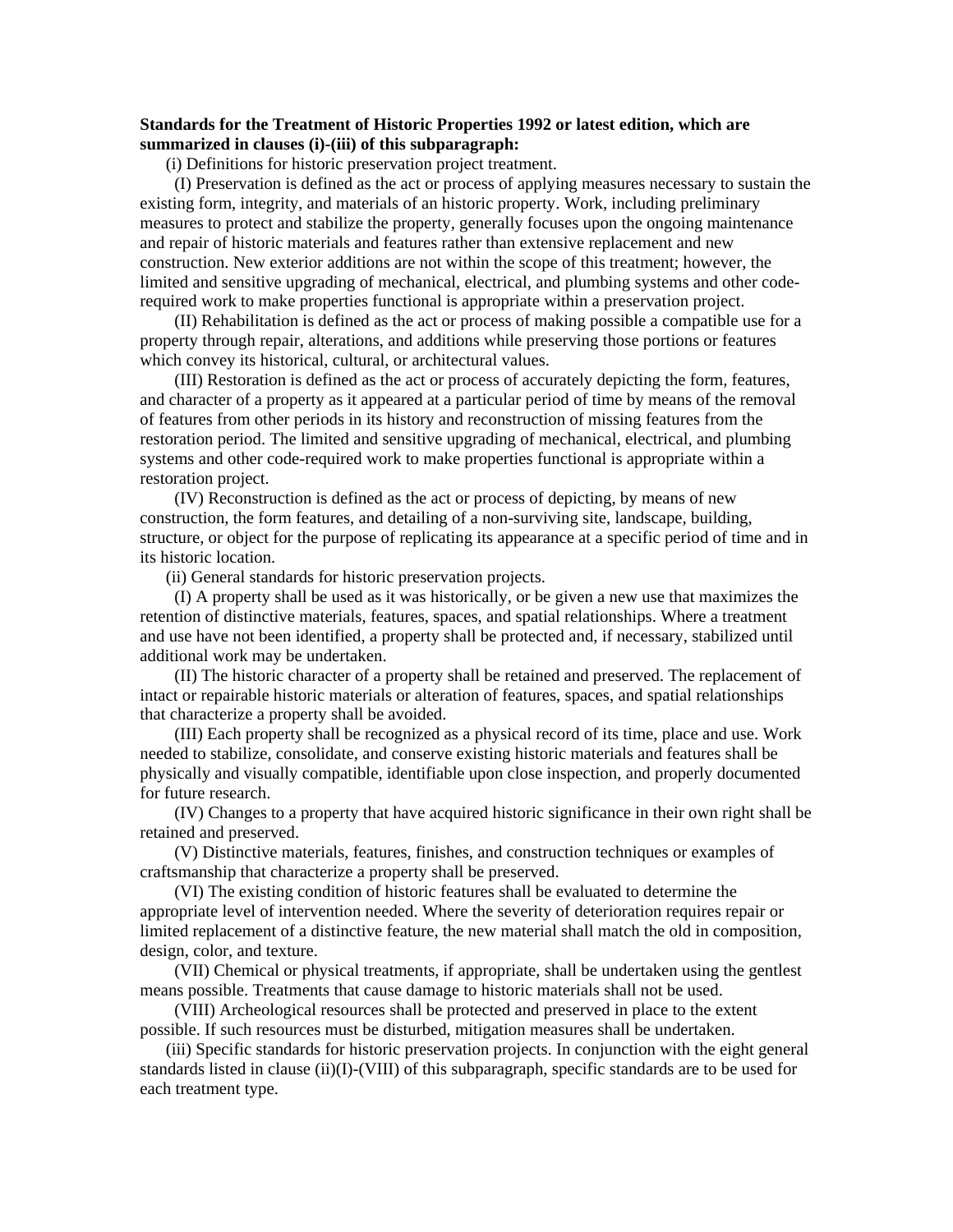(I) Standards for rehabilitation.

 (-a-) A property shall be used as it was historically or be given a new use that requires minimal change to its distinctive materials, features, spaces, and spatial relationships.

 (-b-) The historic character of a property shall be retained and preserved. The removal of distinctive materials or alteration of features, spaces, and spatial relationships that characterize a property shall be avoided.

 (-c-) Each property shall be recognized as a physical record of its time, place, and use. Changes that create a false sense of historical development, such as adding conjectural features or elements from other historic properties, shall not be undertaken.

 (-d-) Changes to a property that have acquired historic significance in their own right shall be retained and preserved.

 (-e-) Distinctive materials, features, finishes, and construction techniques or examples of craftsmanship that characterize a property shall be preserved.

 (-f-) Deteriorated historic features shall be repaired rather than replaced. Where the severity of deterioration requires replacement of a distinctive feature, the new feature shall match the old in design, color, texture, and where possible, materials, replacement of missing features shall be substantiated by documentary and physical evidence.

 (-g-) Chemical or physical treatments, if appropriate, shall be undertaken using the gentlest means possible. Treatments that cause damage to historic materials shall not be used.

 (-h-) Archeological resources shall be protected and preserved in place to the extent possible. If such resources must be disturbed, mitigation measures shall be undertaken.

 (-i-) New additions, exterior alterations, or related new construction shall not destroy historic materials, features, and spatial relationships that characterize the property. The new work shall be differentiated from the old and shall be compatible with the historic materials, features, size, scale and proportion, and massing to protect the integrity of the property and its environment.

 (-j-) New additions and adjacent or related new construction shall be undertaken in such a manner that, if removed in the future, the essential form and integrity of the historic property and its environment would be unimpaired.

(II) Standards for restoration.

 (-a-) A property shall be used as it was historically or be given a new use which reflects the property's restoration period.

 (-b-) Materials and features from the restoration period shall be retained and preserved. The removal of materials or alteration of features, spaces, and spatial relationships that characterize the period shall not be undertaken.

 (-c-) Each property shall be recognized as a physical record of its time, place and use. Work needed to stabilize, consolidate and conserve materials and features, from the restoration shall be physically and visually compatible, identifiable upon close inspection, and properly documented for future research.

 (-d-) Materials, features, spaces, and finishes that characterize other historical periods shall be documented prior to their alteration or removal.

 (-e-) Distinctive materials, features, finishes, and construction techniques or examples of craftsmanship that characterize the restoration period shall be preserved.

 (-f-) Deteriorated features from the restoration period shall be repaired rather than replaced. Where the severity of deterioration requires replacement of a distinctive feature, the new feature shall match the old in design, color, texture, and, where possible, materials.

 (-g-) Replacement of missing features from the restoration period shall be substantiated by documentary and physical evidence. A false sense of history shall not be created by adding conjectural features, features from other properties, or by combining features that never existed together historically.